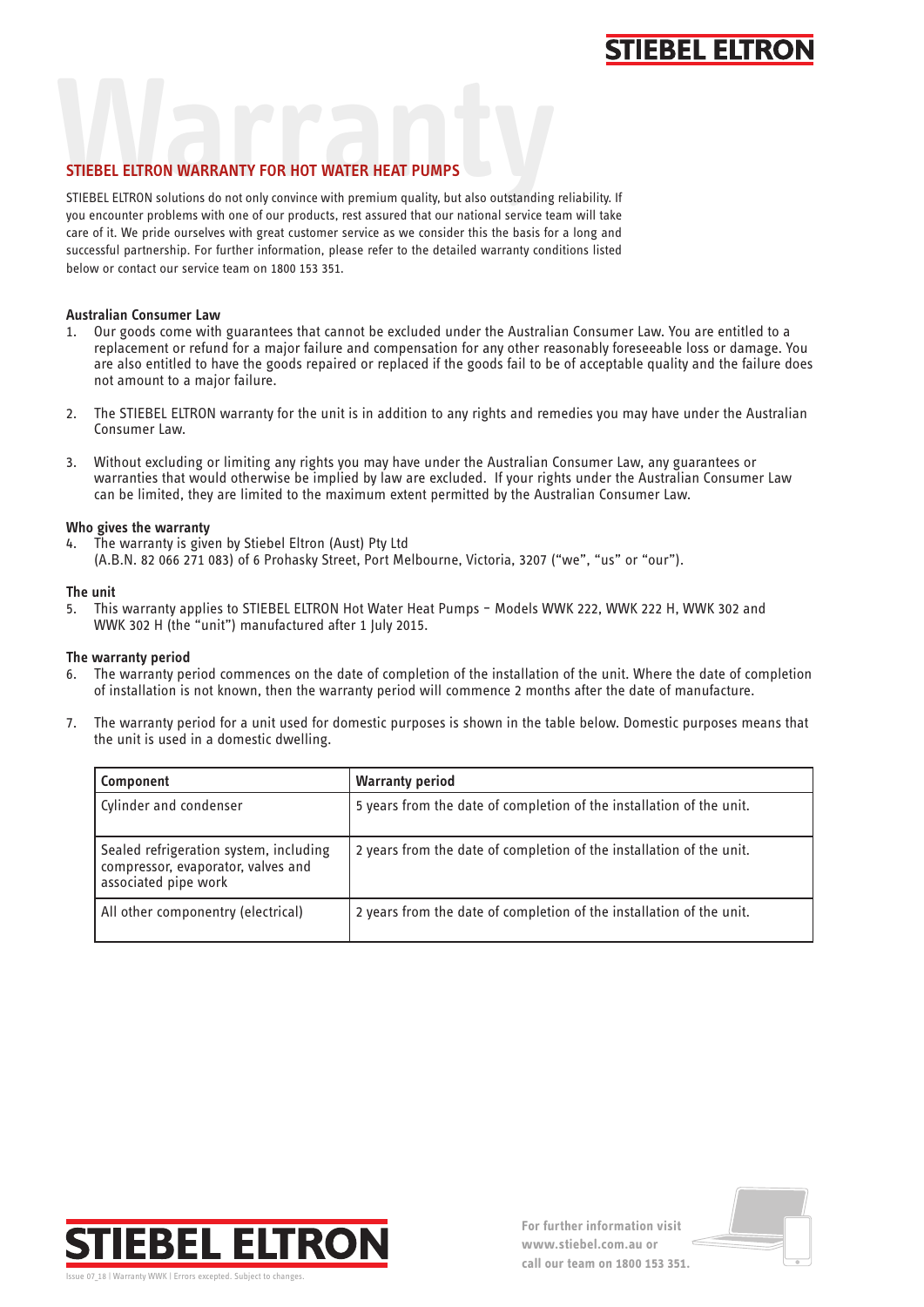## **STIEBEL ELTRON**

# **STIEBEL ELTRON WARRANTY FOR HOT WATER HEAT PUMPS STIEBEL ELTRON WARRANTY FOR HOT WATER HEAT PUMPS**

8. The warranty period for a unit used for commercial purposes is shown in the table below. Commercial purposes means that the unit is used for a non-domestic purpose and includes but is not limited to being used in a motel, hotel, mining camp or nursing home.

| Component                                                                                            | <b>Warranty period</b>                                               |
|------------------------------------------------------------------------------------------------------|----------------------------------------------------------------------|
| Cylinder and condenser                                                                               | 2 years from the date of completion of the installation of the unit. |
| Sealed refrigeration system, including<br>compressor, evaporator, valves and<br>associated pipe work | 2 years from the date of completion of the installation of the unit. |
| All other componentry (electrical)                                                                   | 2 years from the date of completion of the installation of the unit. |

#### **Warranty entitlement**

- 9. You are only entitled to make a warranty claim under this warranty if:
	- 9.1. you own the unit or if you have the owner's written consent to represent the owner of the unit;
	- 9.2. you contact us within a reasonable time of discovering the problem with the unit and in any event within 30 days;

#### **Warranty claim**

- 10. To make a valid warranty claim you must provide us with the following information:
	- 10.1. the model number of the unit;
	- 10.2. a description of the problem with the unit;
	- 10.3. the name, address and contact details (such as phone number and e-mail address) of the owner;
	- 10.4. the address where the unit is installed and the location (e.g. in laundry);
	- 10.5. the serial number of the unit;
	- 10.6. the date of purchase of the unit and the name of the seller of the unit;
	- 10.7. the date of installation of the unit;
	- 10.8. a copy of the certificate of compliance when the unit was installed.

11. The contact details for you to make your warranty claim are:

| Name:           | Stiebel Eltron (Aust) Pty Ltd                           |
|-----------------|---------------------------------------------------------|
| Address:        | 6 Prohasky Street, Port Melbourne VIC 3207              |
| Telephone:      | 1800 153 351 (8.00 am to 5.00 pm AEST Monday to Friday) |
| Contact person: | <b>Customer Service Representative</b>                  |
| $E$ -mail:      | service@stiebel.com.au                                  |
|                 |                                                         |

12. We will arrange a suitable time with you to inspect and test the unit.

#### **Warranty**

- 13. Subject to the warranty exclusions, we will repair or replace, at our absolute discretion, a faulty component in your unit free of charge if it fails to operate in accordance with its specifications, and you make a valid warranty claim in accordance with this warranty, during the warranty period.
- 14. If we repair or replace a faulty component to your unit under this warranty, the warranty period is not extended from the time of the repair or replacement.
	- 14.1. the unit was damaged before it was installed e.g. it was damaged in transit.
	- 14.2. an unauthorised person has modified, serviced, repaired or attempted to repair the unit without our written consent.
	- 14.3. non genuine parts other than those manufactured or approved by us have been used on the unit.